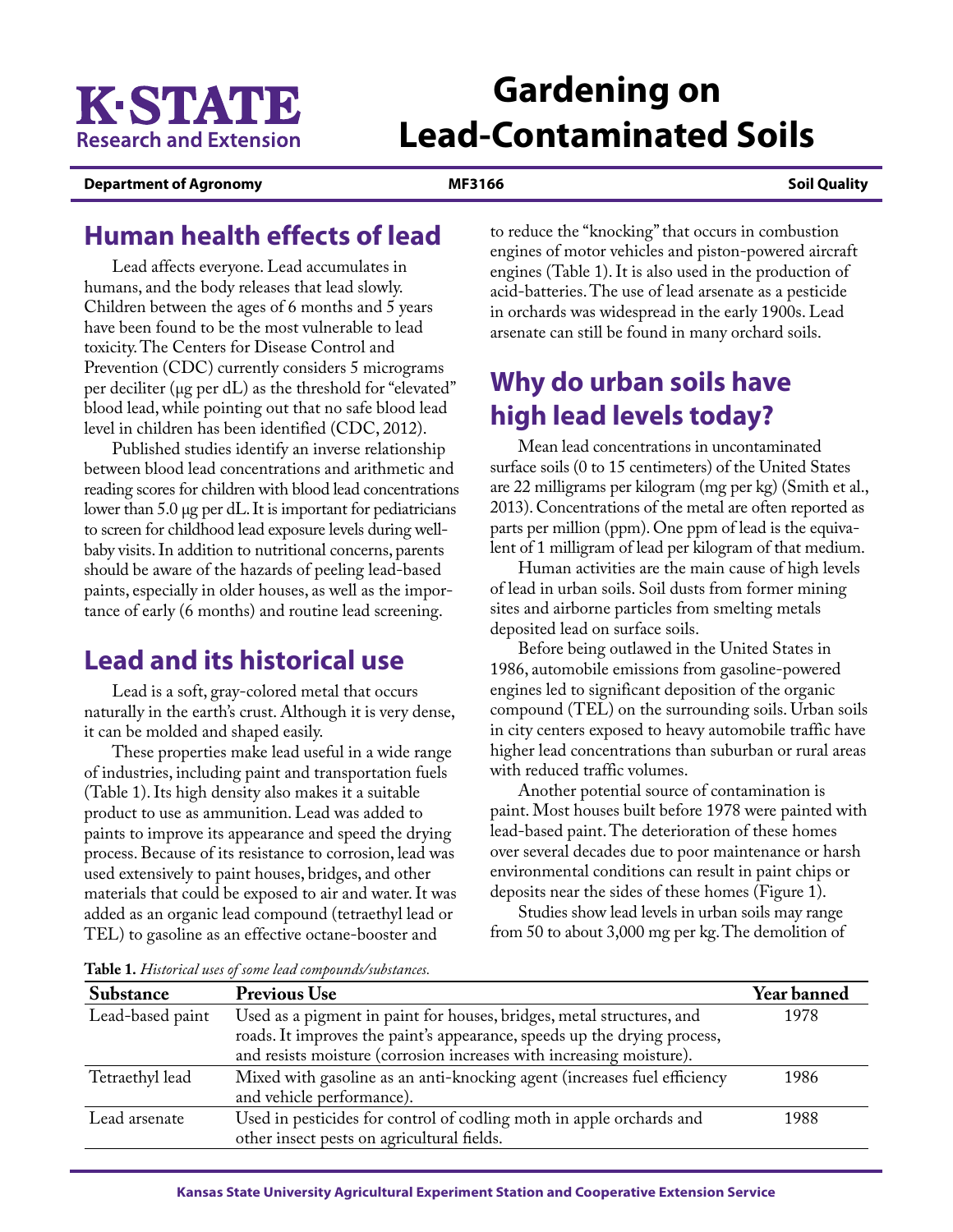



old homes; wastes generated from former paint factories; and shops that either fabricated or recycled metals, often within a small geographic area, account for the heterogeneity of soil lead distribution in urban environments.

Some residential properties now are sited on land previously used for industrial activities that contributed to high levels of lead in the soil (Table 2). Preventing housing growth on contaminated soils could be assisted by soil testing before construction. However, soil tests are often overlooked or even ignored due to the pressure for housing. Moreover, movement of lead through soil is slow; hence, even though the use of these contaminants was banned (lead-based paint – 1978; TEL – 1986; lead arsenate – 1950s) over many decades, they can still pose health problems to residents.

# **What are the regulations for gardening on urban soils?**

Currently, there are no set regulations for gardening on urban soils. The Office of Solid Waste and Emergency Response residential soil screening level for lead, also used as the upper limit for child play areas by the United States Environmental Protection Agency (EPA), is 400 mg per kg. However, both published (Attanayake et al., 2014; Defoe et al., 2014) and unpublished scientific studies have expressed some concerns about gardening on soils with lower lead concentrations. Figure 2 summarizes suggested actions

that should be followed if soil test results report lead concentrations in the specified range provided.

### **Exposure pathways**

Exposure to lead in soils primarily happens in two ways: direct exposure to lead-contaminated soil or exposure to plants that grew in lead-contaminated soil.

#### *Soil-to-human exposure*

This mainly involves direct exposure either by ingesting the soil or breathing contaminated dust. Incidences include:

- a. Children playing in the garden may ingest the soil.
- b. Eating root crops without proper washing to remove soil or dust particles.
- c. Children prone to pica activities (abnormal desire to eat substances not normally eaten) may ingest soil present under their fingernails or around their hands.

#### *Soil-to-plant and plant-to-human exposure*

Plants grown on contaminated soils may accumulate lead in their root and shoot systems; however, research has shown that most plants do not absorb high amounts of lead into their systems. Some crops absorb more lead than others. Root crops such as carrots and beets are more prone to lead absorption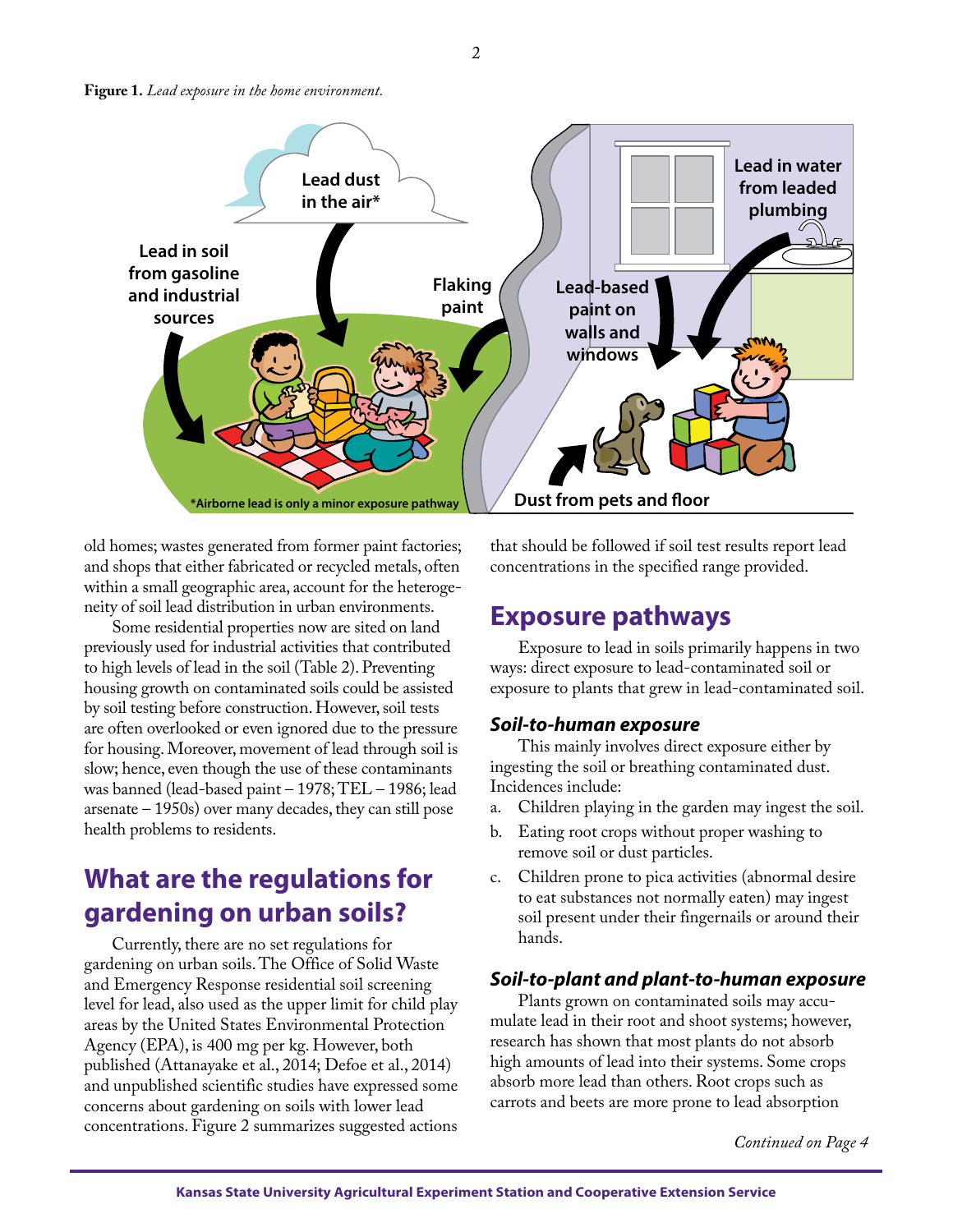| <b>General source</b>                  | Examples of previous site uses                                                                                                              | Specific contaminants                                                                                                             |  |
|----------------------------------------|---------------------------------------------------------------------------------------------------------------------------------------------|-----------------------------------------------------------------------------------------------------------------------------------|--|
| Paint<br>(before 1978)                 | Residential buildings; mining; leather<br>tanning; landfill operations; aircraft<br>component manufacturing                                 | Lead                                                                                                                              |  |
| High-traffic areas<br>or near roadways | Next to roadways or highways;<br>near roadways built before<br>leaded fuel was phased out                                                   | Lead, zinc, polycyclic aromatic<br>hydrocarbons (PAHs)                                                                            |  |
| Treated lumber                         | Lumber treatment facilities; structures<br>built with treated lumber                                                                        | Arsenic, chromium, copper, creosote                                                                                               |  |
| Burning wastes                         | Landfill operations                                                                                                                         | PAHs, dioxins                                                                                                                     |  |
| Contaminated<br>manure                 | Copper, zinc salts added to animal feed                                                                                                     | Copper, zinc                                                                                                                      |  |
| Coal ash                               | Coal-fired power plants; landfills;<br>homes with coal furnaces                                                                             | Arsenic, selenium, cadmium, sulfur                                                                                                |  |
| <b>Biosolids</b>                       | Wastewater treatment plants; agriculture                                                                                                    | Cadmium, copper, zinc, lead, persistent<br>bioaccumulative toxins (PBTs)                                                          |  |
| Petroleum spills                       | Gas stations; residential/commercial/<br>industrial uses (anywhere an<br>aboveground or underground storage<br>tank is or has been located) | PAHs, benzene, toluene,<br>xylene, ethyl benzene                                                                                  |  |
| Pesticides                             | Widespread pesticide use in<br>orchards; pesticide formulation,<br>packaging, and shipping                                                  | Lead, arsenic, mercury, chlordane,<br>dichlorodiphenyltrichloroethane (DDT),<br>and other chlorinated pesticides                  |  |
| Commercial or industrial site use      |                                                                                                                                             | PAHs, petroleum products, solvents, lead,<br>and other heavy metals (e.g. cadmium,<br>arsenic, chromium, lead, mercury, and zinc) |  |
| Dry cleaners                           |                                                                                                                                             | Stoddard solvent and<br>tetrachloroethene (TCE)                                                                                   |  |
| Metal finishing operations             |                                                                                                                                             | Metals and cyanides                                                                                                               |  |

**Table 2.** *Common urban soil contaminants and their sources (modified Angima and Sullivan, 2008).*

**Figure 2.** *Soil lead level limits for growing food in gardens.†*



*† Assume soil testing for lead with EPA Method 3051A*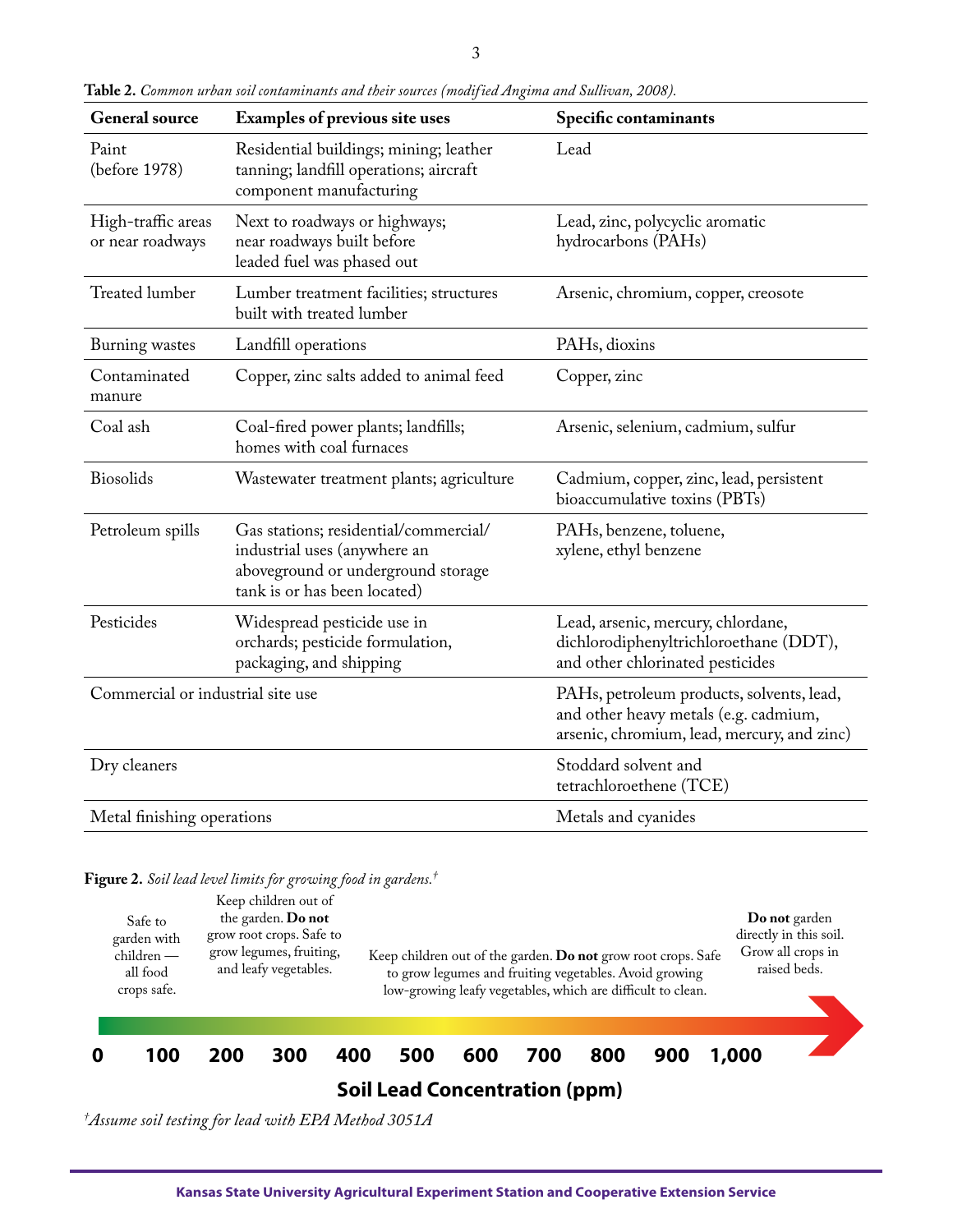than leafy vegetables. If grown in highly contaminated soils (lead concentrations greater than 1,000 mg per kg) and poor soil conditions (low pH and organic matter), eating the edible portions of leafy vegetables may become a concern. If in doubt, take a soil sample to your local extension office or college/university.

# **Factors to consider when growing on urban soils**

#### *Nutrient level and soil pH*

Urban soils often have low levels of soil nutrients. They suffer from heavy compaction and erosion losses. The alteration of the natural soil profile has been chiefly responsible for the degradation in soil structure and texture (major factors affecting the movement of water in soils). Hence, fertilizer and/or organic manure additions are required to improve soil fertility levels and improve the soil structure. Recent studies have shown that organic matter inputs on moderately contaminated lead soils (100 – 400 mg per kg) reduce lead uptake in vegetables.

Sources of this organic matter include kitchen/local composts, animal manure, and treated biosolids. Suitable recommended mix ratios of the manures can vary between 30 to 50 percent. Compost addition helps dilute the total lead concentration in soils (Figure 3), making it less bioavailable (the extent to which it can be used by



**Photo 1.** *Amending soils with compost dilutes the amount of soil lead and may reduce the bioavailability of lead, making it less able to be absorbed by the body if accidentally ingested. When creating a new garden, a mix of half compost and half soil works well. Adding 3 inches of compost and tilling it in to a depth of about 6 inches is a good amount of compost for a soil that is low in organic matter. After a garden is established, adding 1 inch of compost each year is beneficial because the compost adds nutrients and improves the soil's ability to store water.*

**Figure 3.** *Soil lead concentration at two urban gardens before and after compost addition.*



the body). If soil pH tests are low (less than 6.5), consult your local K-State Research and Extension agent about ways to improve your soil pH. Lime (calcium carbonate) additions are usually done to the soil to achieve a desired soil pH in the range of 6.8 to 7.5.

### **Choosing your crop**

If you have tested your soil and found the lead levels to be greater than 400 mg per kg, then you should mainly grow leafy and fruiting vegetables.



**Photo 2.** *Leafy vegetables such as Swiss chard are safe to grow when soil lead is more than 400 mg per kg. The outer leaves should be discarded. The inner leaves should be thoroughly washed. A solution of 1 tablespoon of vinegar in 1 gallon of water may be used to wash vegetables.*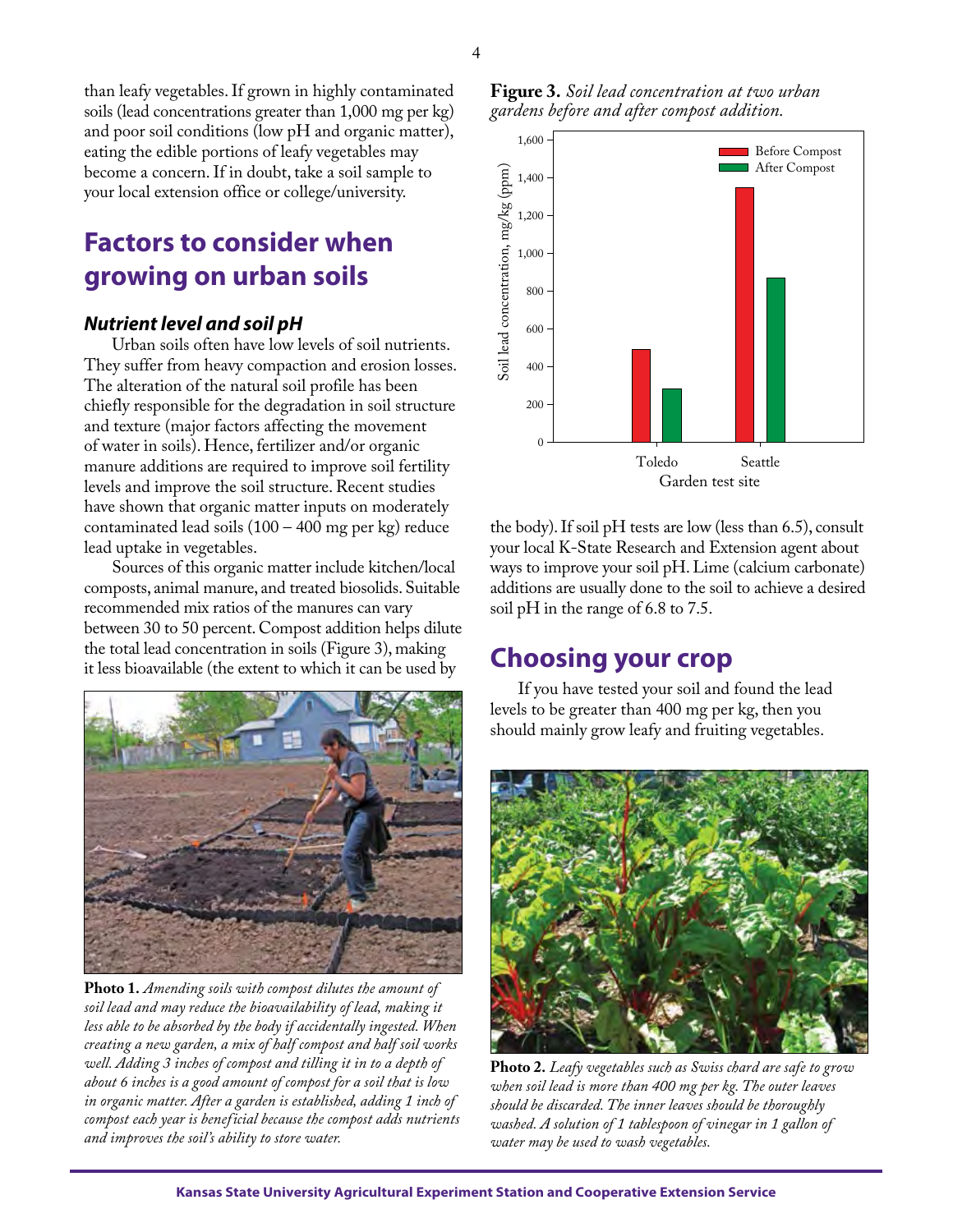

**Photo 3.** *Root crops tend to accumulate lead. If the soil lead levels are elevated (greater than roughly 200 mg per kg) consider growing root crops in containers filled with clean soil.*

Fruiting vegetables such as eggplant, tomatoes, and peppers are recommended on mildly elevated soils. The outer leaves of the vegetables should be discarded and the vegetable should be thoroughly washed in prepared solutions (1 tablespoon of vinegar or liquid detergent dissolved in about a gallon of water).

With root crops (e.g., carrots, beets, radishes, or potatoes) grown on soils where lead concentrations are below 400 mg per kg, it is advisable that the washing procedure be conducted before peeling. Soil particles bound tightly to the root surfaces may be accidentally ingested when eating raw carrots. Research has shown that more than 80 percent of lead in the soil is bound to fine clay particles. Additionally, it is well established that surface contamination can cause much more damage than what is absorbed by plants.

## **Where do I find help?**

Most universities have extension outreach services where basic soil tests and interpretation can be done. Gardeners can contact their local K-State Research and Extension office for information on safe gardening and soil testing. University soil testing labs may provide basic tests to give an idea of lead risk in soils at a reasonable price. Extension educators can offer technical advice on soil contaminant and nutrient levels and recommend the suitability of gardening on your soil. Community garden volunteers and organizers also should consider having soils tested and clearly communicate the results to gardeners at the work site. Extension offices also coordinate a program called Master Gardeners, which offers training to home gardeners and is an excellent opportunity to learn from other local gardeners.

# **Other practices to follow when gardening in leadcontaminated soil**

- Keep a watchful eye on children when they are in the garden to monitor their activities.
- Always wear gloves when gardening. Immediately after gardening, wash your hands thoroughly with soap and shower.
- Keep garden attire separate and wash it in a different load than your other clothes. Clean garden tools and shoes thoroughly and keep tools and garden attire away from toddlers.
- In a moderately contaminated soil, raised beds are encouraged, but they should be tested annually for soil lead. Composted manure should be added to the top 3 to 4 inches, and mixed thoroughly.
- Avoid heavy tilling of the soil, particularly if the soil is sandy, because this could stir up dust particulates, increasing aerial deposition on nearby crops or vegetables. The use of a dust mask is strongly encouraged when weeding or during tillage.
- Use ground covering and do not leave garden pathways bare. The use of cover crops is recommended after fall harvesting. It helps provide nutrients to the soil when incorporated the following year and serves as a protection from wind.
- Avoid smoking while gardening because of the contact between your hands and mouth.
- Use fencing to help prevent stray animals from burrowing through the garden.



**Photo 4.** *Raised beds at a Tacoma, Washington garden. Contamination of this site has been attributed to dust deposits from a copper smelter that operated in Ruston, Washington (5 miles away) for more than 100 years. (Photo Phillip Defoe)*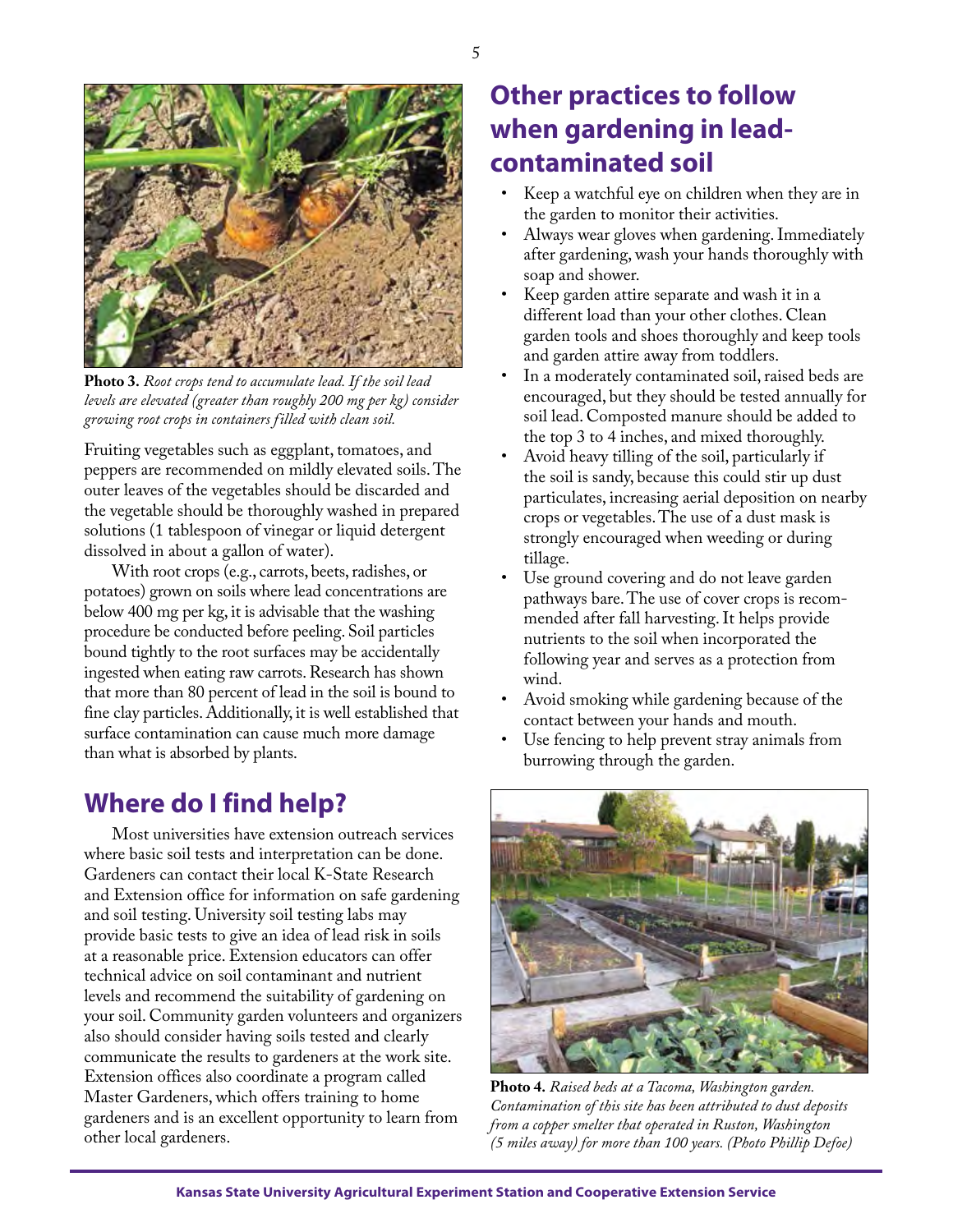

**Photo 5.** *Adding compost to garden soils improves soil quality, enhancing crop growth. Further dilution of contaminants can be achieved through enhanced growth. Non-amended plot is on the bottom-left, compost amended plots are on the right.*

## **References**

- Angima, S.D., and D.M. Sullivan. 2008. *Evaluating and reducing lead hazard in gardens and landscapes. Extension guide*. Oregon State University Extension Service. [http://ir.library.oregonstate.edu/](http://ir.library.oregonstate.edu/xmlui/bitstream/handle/1957/19844/ec1616-e.pdf) [xmlui/bitstream/handle/1957/19844/ec1616-e.](http://ir.library.oregonstate.edu/xmlui/bitstream/handle/1957/19844/ec1616-e.pdf) [pdf](http://ir.library.oregonstate.edu/xmlui/bitstream/handle/1957/19844/ec1616-e.pdf) (accessed 4 Feb. 2014).
- Attanayake, C.P., G.M. Hettiarachchi, A. Harms, D. Presley, S. Martin and G.M. Pierzynski. 2014. *Field evaluations on soil plant transfer of lead from an urban garden soil.* J. Environ. Qual. doi:10.2134/jeq2013.07.0273
- CDC. 2012. *CDC Response to advisory committee on childhood lead poisoning prevention recommendations in "Low level lead exposure harms children: A renewed call for primary prevention."* Atlanta, GA: U.S. Centers for Disease Control and Prevention (updated 7 June 2012).<http://goo.gl/jKOO35> (accessed November 24, 2013).
- Defoe, P.P., G.M. Hettiarachchi, C. Benedict, and S. Martin. 2014. *Safety of gardening on lead- and arsenic-contaminated brownfields.* J. Environ. Qual. doi:10.2134/jeq2014.03.0099
- Smith, D.B., W.F. Cannon, L.G. Woodruff, F. Solano, J.E. Kilburn and D.L. Fey. 2013. *Geochemical and mineralogical data for soils of the conterminous United States*.



**Photo 6.** *Washing to remove remaining soil lowers the chances of ingesting lead-contaminated soil. Thoroughly wash fruits and vegetables from gardens that may be contaminated to further reduce the potential of transferring soil lead to humans.*

# **For more information**

- Agency for Toxic Substances and Disease Control. *Lead toxicity: What is the biological fate of lead?* [http://www.atsdr.cdc.gov/csem/csem.](http://www.atsdr.cdc.gov/csem/csem.asp?csem=7&po=9) [asp?csem=7&po=9.](http://www.atsdr.cdc.gov/csem/csem.asp?csem=7&po=9)
- Environmental Protection Agency. *Brownfields and urban agriculture: Interim guidelines for safe gardening practices.* [https://www.epa.gov/sites/produc](https://www.epa.gov/sites/production/files/2015-09/documents/bf_urban_ag.pdf)[tion/files/2015-09/documents/bf\\_urban\\_ag.pdf](https://www.epa.gov/sites/production/files/2015-09/documents/bf_urban_ag.pdf)
- Environmental Protection Agency. *Reusing potentially contaminated landscapes: Growing gardens in urban soils.* [https://www.epa.gov/sites/production/](https://www.epa.gov/sites/production/files/2014-03/documents/urban_gardening_fina_fact_sheet.pdf) [files/2014-03/documents/urban\\_gardening\\_fina\\_](https://www.epa.gov/sites/production/files/2014-03/documents/urban_gardening_fina_fact_sheet.pdf) [fact\\_sheet.pdf](https://www.epa.gov/sites/production/files/2014-03/documents/urban_gardening_fina_fact_sheet.pdf)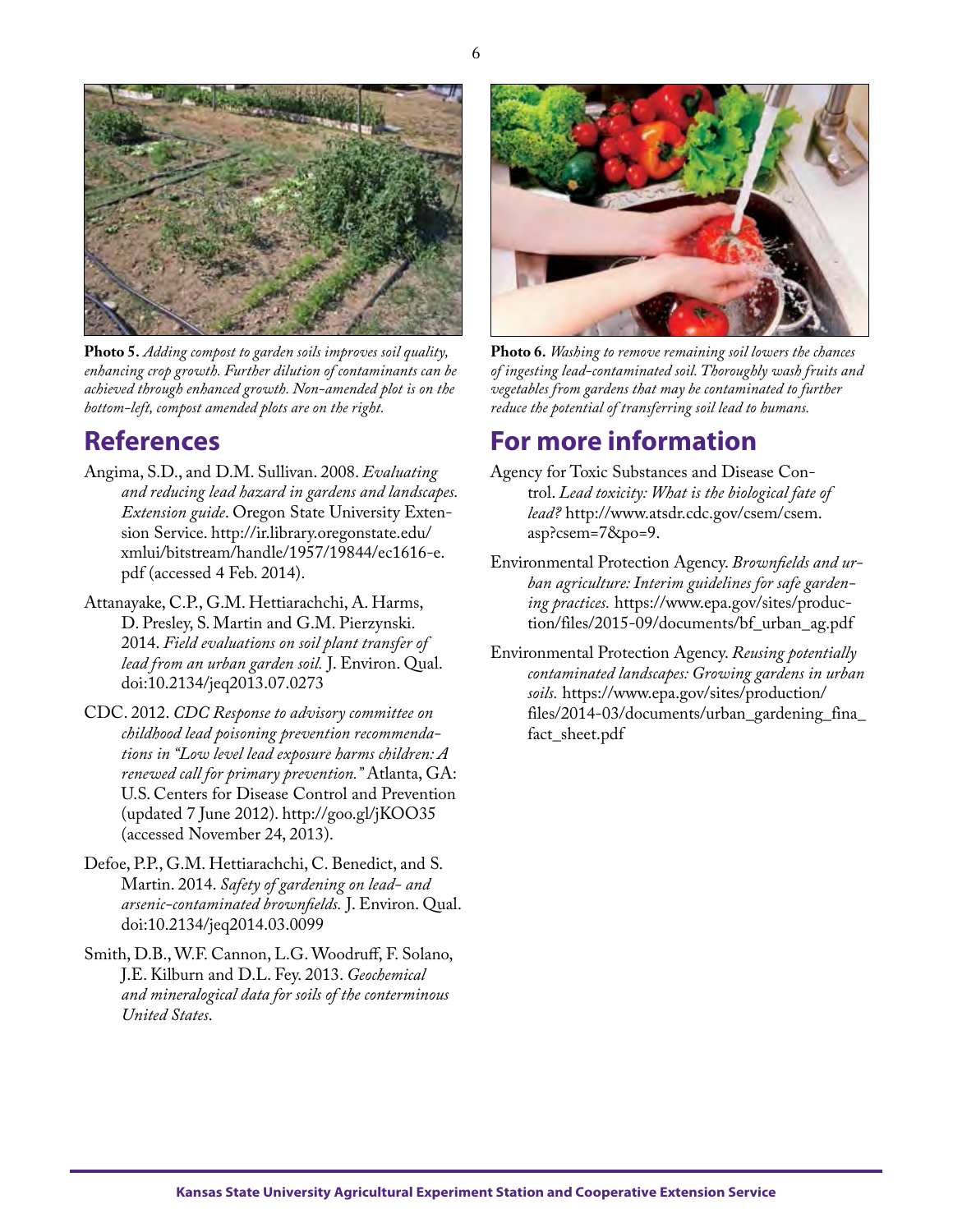